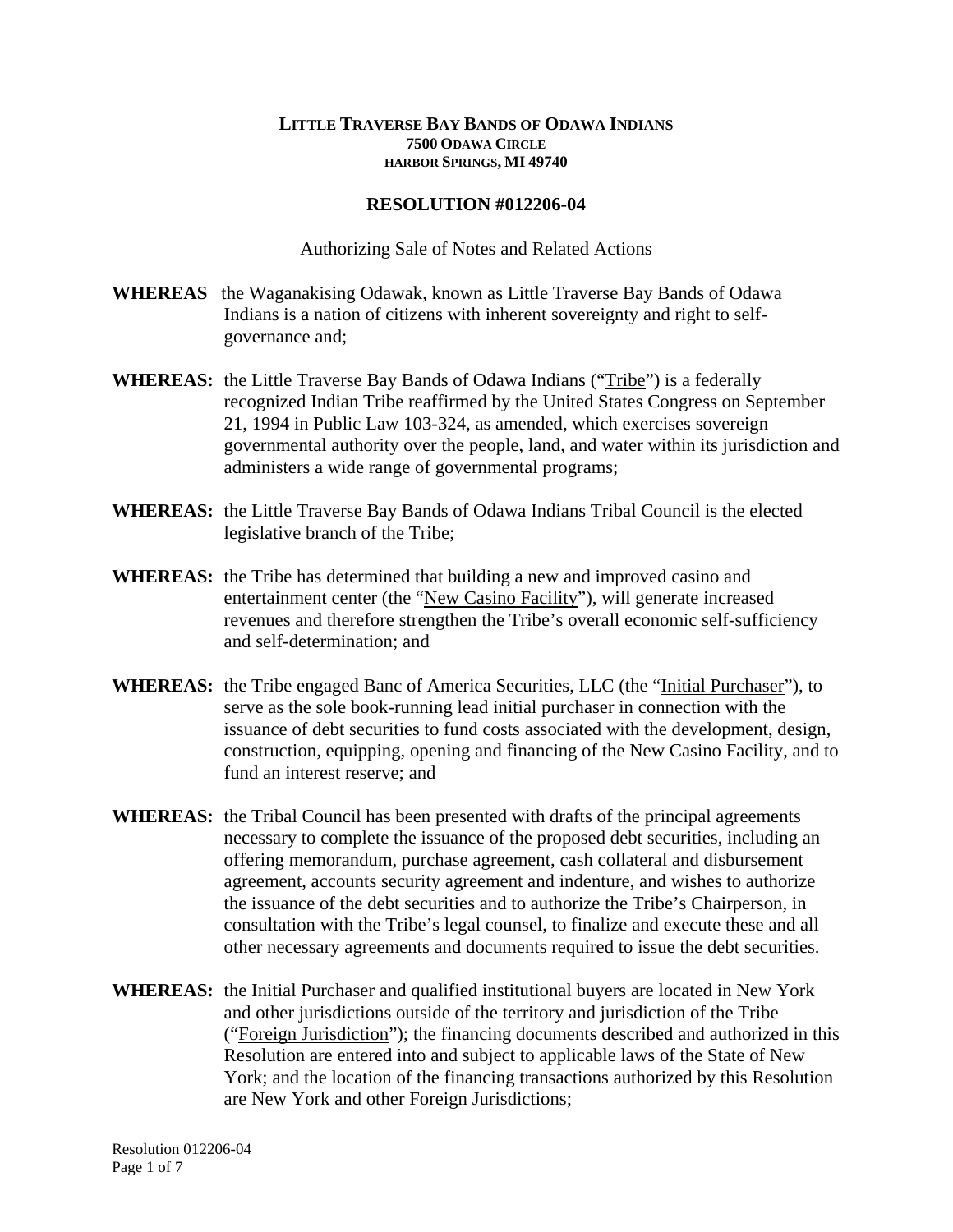## **THEREFORE BE IT RESOLVED THAT:**

1. Approval of the Issuance. The Tribal Council hereby approves the issuance and sale of its notes (the "Notes"), at an aggregate issue price of not more than \$ 125,000,000 in principal amount, and that the sale of the Notes be effected pursuant to an exemption or exemptions from the registration requirements of the Securities Act of 1933, as amended (an "Offering Exemption"). The Notes shall bear the terms as set forth in the Indenture referred to below.

2. Offering Memorandum: The Tribal Council hereby approves a preliminary offering memorandum for the Notes, substantially in the form presented to the Tribal Council, together with such modifications thereof and supplements thereto from time to time as shall be approved by the Tribal Chairman, a written designee of the Tribal Chairman, or if the Tribal Chairman or such a designee shall be unavailable, such other person permitted by the law of the Tribe to act in the stead of the Tribal Chairman (the "Authorized Tribal Representative"), after consultation with legal counsel for the Tribe (collectively, the "Offering Memorandum"). The Tribal Council acknowledges that the Offering Memorandum will be used by the Initial Purchaser in a re-offering and resale of the Notes pursuant to an Offering Exemption.

3. Indenture. The Tribal Council hereby approves and authorizes the Authorized Tribal Representative to execute and deliver on behalf of the Tribe an indenture with U.S. Bank National Association, as trustee, substantially in the form presented to the Tribal Council, with such modifications thereto as shall be approved by the Authorized Tribal Representative, after consultation with legal counsel for the Tribe (the "Indenture"), with the Authorized Tribal Representative's execution thereof being conclusive evidence of such approval and consultation.

4. Notes and Other Documents and Instruments. The Tribal Council hereby authorizes the Authorized Tribal Representative on behalf of the Tribe to:

(a) execute, cause to be attested if, and as, required by the Indenture, and deliver, or cause to be delivered, to the Trustee, or to any Authenticating Agent (as such term is used in the Indenture) named in the Indenture, the Notes as authorized herein, with such additions thereto and deletions therefrom as the Authorized Tribal Representative shall approve, after consultation with legal counsel for the Tribe, with the Authorized Tribal Representative's execution thereof being conclusive evidence of such approval and consultation;

(b) execute and deliver such other agreements (including indemnity agreements), documents, certificates, orders, requests and instruments as may be contemplated by the Indenture or required by the Trustee, any Security Registrar or Authenticating Agent (as such terms are used in the Indenture) or any other agent of the Tribe under the Indenture in connection therewith or as may be necessary or appropriate in connection with the issuance and sale of the Notes, with the Authorized Tribal Representative's execution thereof being conclusive evidence of such approval and consultation;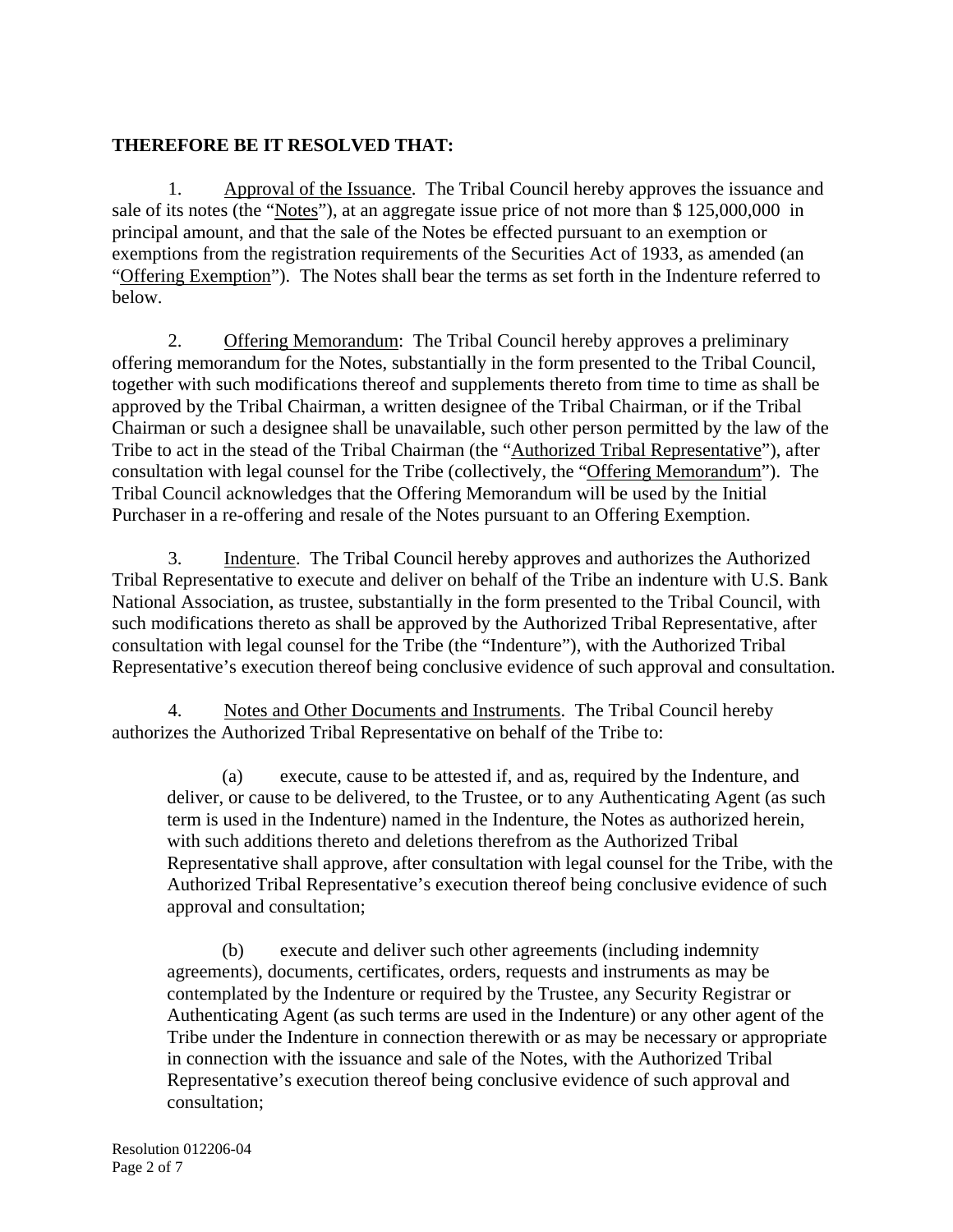(c) subject to and in accordance with the Indenture, appoint or designate on behalf of the Tribe one or more paying agents and one or more transfer agents for the Notes, to rescind on behalf of the Tribe any such appointment or designation and to approve on behalf of the Tribe any change in the location of any office through which any such paying agent or transfer agent acts; and in connection therewith to take such action and to make, execute and deliver, or cause to be made, executed and delivered, such agreements, instruments and other documents as he deems necessary or desirable.

5. Purchase Agreement. The Tribal Council hereby approves and authorizes the Authorized Tribal Representative to execute and deliver on behalf of the Tribe a purchase agreement with the Initial Purchaser substantially in the form presented to the Tribal Council, with such modifications thereto as shall be approved by the Authorized Tribal Representative, after consultation with legal counsel for the Tribe (the "Purchase Agreement"), with the Authorized Tribal Representative's execution thereof being conclusive evidence of such approval and consultation.

6. Cash Collateral and Disbursement Agreement. The Tribal Council hereby approves and authorizes the Authorized Tribal Representative to execute and deliver on behalf of the Tribe a cash, collateral and disbursement agreement with U.S. Bank National Association, as the disbursement agent thereunder, substantially in the form presented to the Tribal Council, with such modifications thereto as shall be approved by the Authorized Tribal Representative, after consultation with legal counsel for the Tribe (the "Cash, Collateral and Disbursement Agreement"), with the Authorized Tribal Representative's execution thereof being conclusive evidence of such approval and consultation.

7. Accounts Security Agreement. The Tribal Council hereby approves and authorizes the Authorized Tribal Representative to execute and deliver on behalf of the Tribe an accounts security agreement substantially in the form presented to the Tribal Council, with such modifications thereto as shall be approved by the Authorized Tribal Representative, after consultation with legal counsel for the Tribe (the "Accounts Security Agreement"), with the Authorized Tribal Representative's execution thereof being conclusive evidence of such approval and consultation.

8. Pricing Delegation. The Tribal Council hereby authorizes the Authorized Tribal Representative to determine the price to be received by the Tribe in any offering or sale of the Notes, any re-offering price thereof, the interest rate thereon, any discounts to be allowed or commissions to be paid to the Initial Purchaser or any other agent or underwriter, and any other terms of offering or sale of the Notes and to sell the Notes in accordance with the Purchase Agreement; *provided*, that the weighted-average yield of the Notes shall not exceed 10.50 % per annum.

9. PORTAL. The Tribal Council hereby authorizes the Authorized Tribal Representative to take any and all actions necessary to qualify the Notes for trading in the Private Offerings, Resales and Trading through Automated Linkages market of the National Association of Notes Dealers, Inc.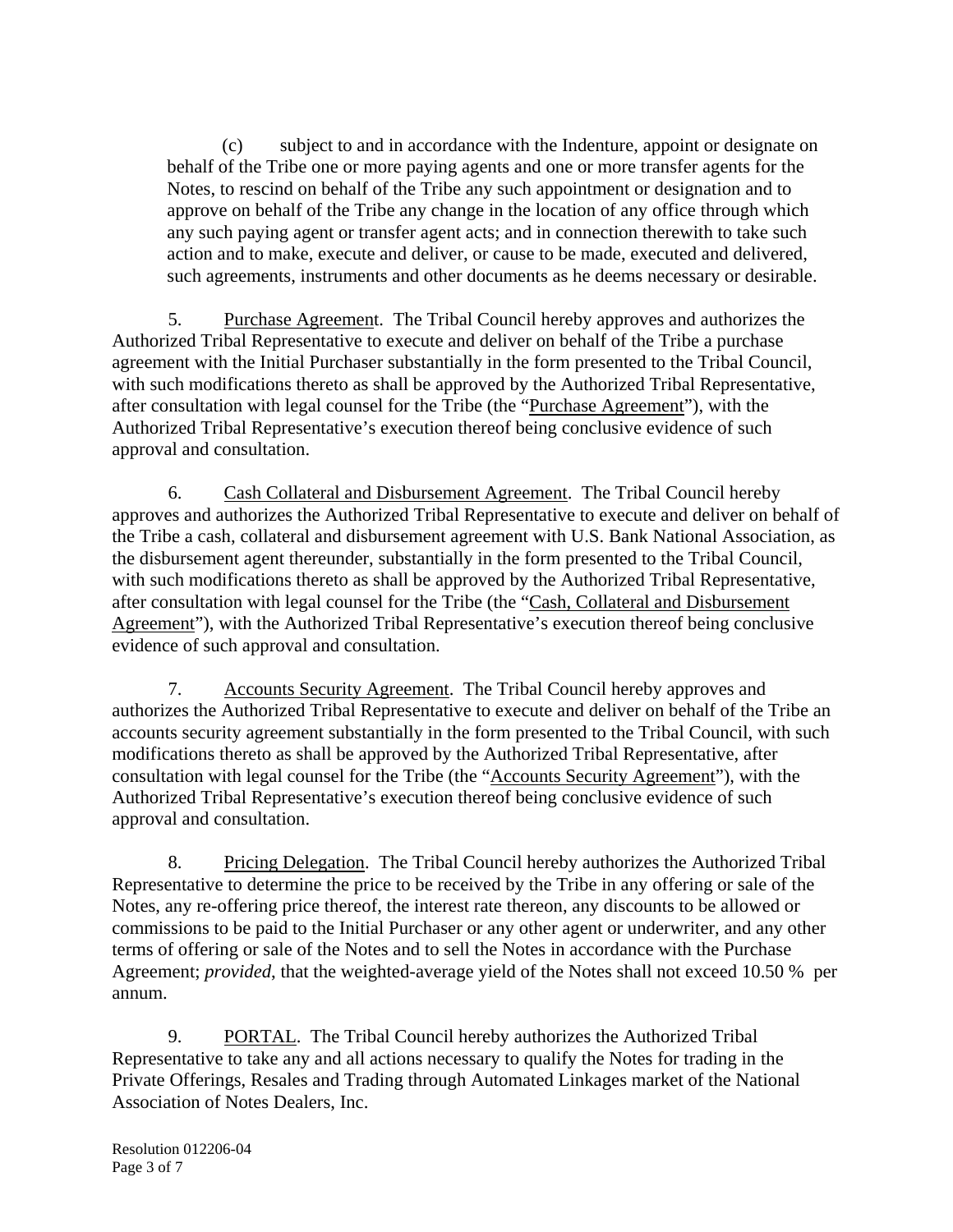10. Qualifying Actions. The Tribal Council hereby authorizes the Authorized Tribal Representative to determine the states in which appropriate action shall be taken to qualify or register for sale all or such part of the Notes and to perform on behalf of the Tribe any and all such acts as he deems necessary or advisable to comply with the applicable laws of any such states, and in connection therewith to execute and file all requisite papers and documents, including, but not limited to, applications, reports, surety bonds, irrevocable consents and appointments of attorneys for service of process; and the execution by the Authorized Tribal Representative of any such paper or document or his actions in connection with the foregoing matters shall conclusively establish his authority therefore from the Tribe and the approval and ratification by the Tribe of the papers and documents so executed and the action so taken.

11. Other Matters. The Tribal Council hereby authorizes the Authorized Tribal Representative to execute any certificates and other documents and take or cause to be taken any other actions necessary for the creation, issuance or sale of the Notes or the proper implementation of the actions approved hereby.

12. Arbitration Procedures. The following provisions shall apply to any claim, demand, action or cause of action arising under the Notes, the Purchase Agreement, the Indenture, the Cash, Collateral and Disbursement Agreement, the Accounts Security Agreement, and any other agreement, document or instrument authorized to be executed on behalf of the Tribe by this Resolution (collectively, the "Authorized Documents"),

 12.1 Some or all of the Authorized Documents will contain provisions stating that the performance of the parties thereunder are to be governed and interpreted by the law or laws therein stated ("Governing Law"). One or more of the Authorized Documents (each, an "Arbitrable Document") will also contain provisions (the "Arbitration Provisions") permitting or requiring that disputes arising under the applicable Arbitrable Document be resolved by binding arbitration ("Arbitrable Matters"). The Arbitration Provisions, as a matter of the law of the Tribe, are hereby declared to be and are valid, irrevocable and enforceable.

12.2 The Tribe currently has a tribal court (the "Tribal Court"), and notwithstanding any other tribal laws, the following shall apply with respect to the Tribal Court (and any other court established by the law of the Tribe):

 (a) For all Arbitrable Matters, (a) the Tribal Court shall apply the procedural rules of the Tribal Court as to procedural matters; and (b) the Tribal Court shall apply the Governing Law as to substantive law matters;

 (b) If any action for legal or equitable relief or other proceeding is brought in the Tribal Court concerning any Arbitrable Matter, the Tribal Court shall not review the merits of the pending action or proceeding, but shall stay the action or proceeding until arbitration has been had in compliance with the Arbitration Provisions.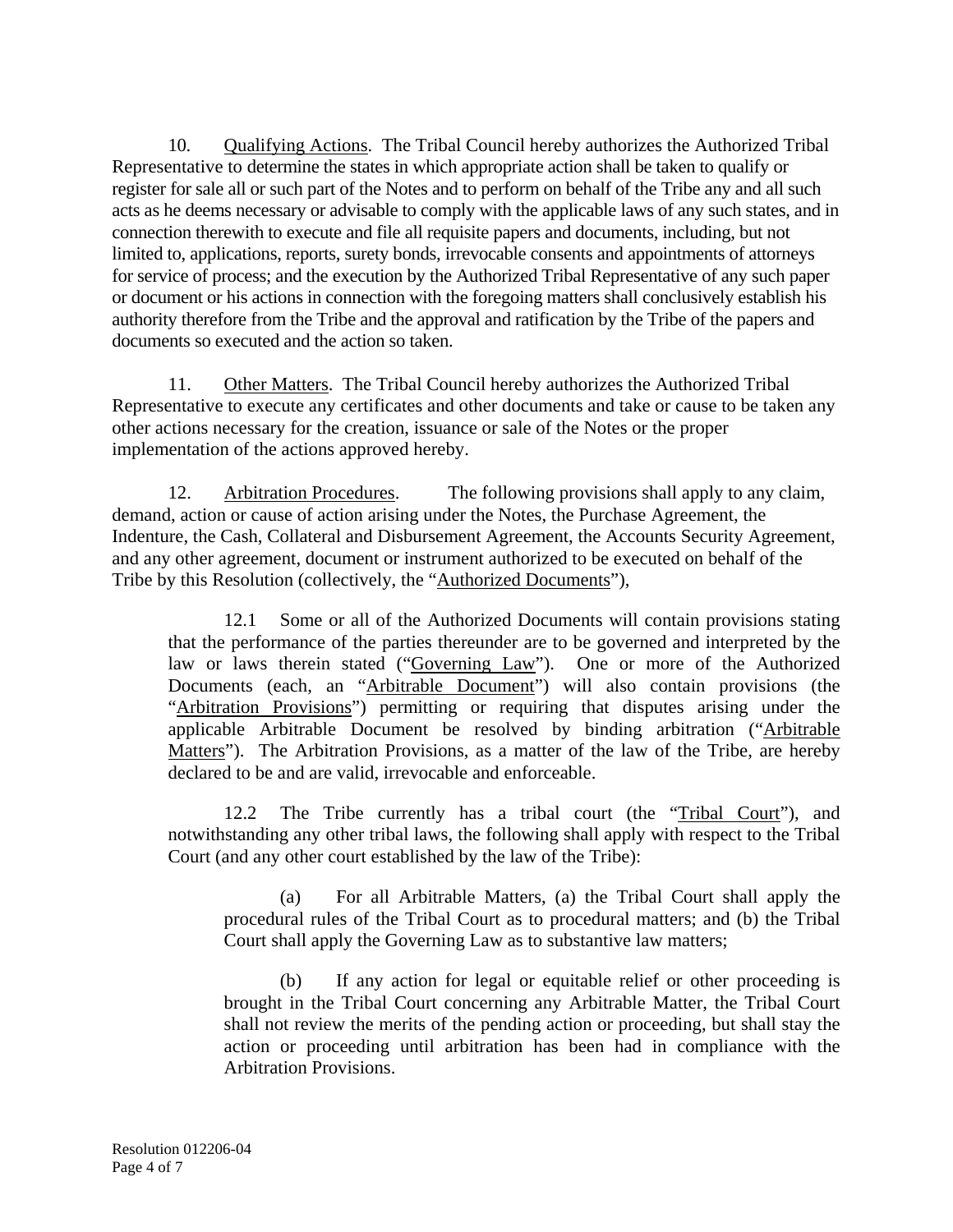(c) If any person claims the neglect or refusal of the Tribe to proceed with arbitration under an Arbitrable Document, then that person may make application to the Tribal Court for an order directing the parties to proceed with the arbitration. In such event, the Tribal Court shall order the parties to arbitration in accordance with the provisions of the Transaction Documents, and the question of whether an obligation to arbitrate the dispute at issue exists shall be decided by the arbitrator(s).

 (d) At any time during an arbitration, upon request of all the parties to the arbitration, the arbitrator(s) may make application to the Tribal Court for advice on any question of Tribal law or state or federal law arising in the course of the arbitration so long as such parties agree in writing that the advice of the Tribal Court shall be final as to the question presented and that it shall bind the arbitrator(s) in rendering any award.

 (e) An Arbitration Award shall be in writing and signed by the arbitrator(s). The arbitrator(s) shall provide written notice of the Arbitration Award to each party by certified or registered mail, return receipt requested.

 (f) At any time within one year after the Arbitration Award has been rendered and the parties thereto notified thereof, any party to the arbitration may make application to the Tribal Court for an order confirming the award. Any party applying to the Tribal Court for an order confirming an Arbitration Award shall, at the time the award is filed with the Clerk of the Tribal Court for entry of judgment thereon, file true and correct copies of the following papers with the Clerk: (1) the agreement to arbitrate; (2) written identification of the arbitrator(s) and any material documenting the selection or appointment of the arbitrator(s); (3) any written agreement requiring the reference of any question as provided in Section 12.2(d) above; (4) each written extension of the time, if any, within which to make the award; (5) the award; and (6) evidence that all parties to the arbitration have received notice of the filing or the intent to file an application to the Tribal Court for confirmation of the Arbitration Award.

(g) An Arbitration Award shall not be subject to review or modification by the Tribal Court, but shall be confirmed strictly as provided by the arbitrator; *provided,* that the Tribal Court may nevertheless decline to enforce any Arbitration Award if it finds that any of the following occurred:

(1) the award was procured by corruption, fraud, or undue means;

(2) there was evident partiality or corruption in the arbitrator(s);

(3) the arbitrator(s) were guilty of misconduct in refusing to postpone the hearing, upon sufficient cause shown, or in refusing to hear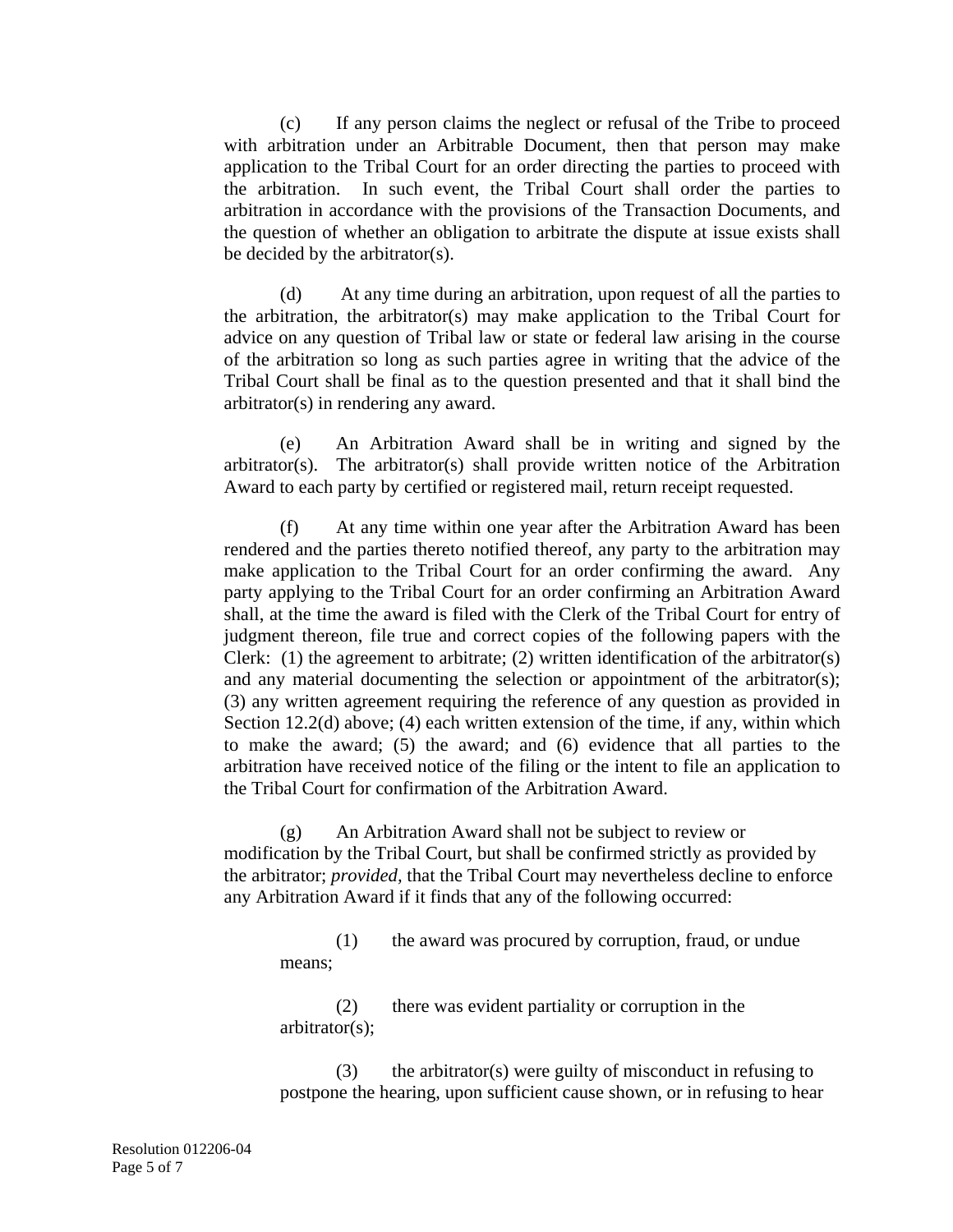evidence pertinent and material to the controversy; or of any other misbehavior by which the rights of any party have been prejudiced; or

(4) the arbitrator(s) exceeded their powers, or so imperfectly executed them that a mutual, final, and definite award upon the subject matter submitted was not made.

Where an Arbitration Award is so vacated, the Tribal Court may, in its discretion, direct a rehearing by the arbitrator(s).

 (h) In any of the following cases where the Tribal Court is authorized to make an order regarding arbitration, the Tribal Court may make an order modifying or correcting the Arbitration Award upon the application of any party to the arbitration:

(1) where there was an evident material miscalculation of figures or an evident material mistake in the description of any person, thing, or property referred to in the award;

(2) where the arbitrator(s) have awarded upon a matter not submitted to them, unless it is a matter not affecting the merits of the decision upon the matter submitted; or

(3) where the Arbitration Award is imperfect in matter of form not affecting the merits of the controversy.

The order may modify and correct the award, so as to effect the intent thereof and promote justice between the parties.

(i) The judgment confirming an Arbitration Award shall be docketed as if it were rendered in a civil action. The judgment so entered shall have the same force and effect in all respects as, and be subject to all the provisions of law relating to, a judgment in a civil action, and it may be enforced as if it has been rendered in a civil action in the Tribal Court. When the Arbitration Award requires the performance of any other act than the payment of money, the Tribal Court may direct the enforcement thereon in the manner provided by law.

(j) To the extent allowed by federal law, the jurisdiction of the Tribal Court over any Arbitrable Matter shall be concurrent with the jurisdiction of any New York or Michigan federal court, New York or Michigan state court or any other court of competent jurisdiction, and any waiver of the obligation of the parties to exhaust Tribal Court remedies shall be valid and enforceable in accordance with its terms. The Authorized Tribal Representative is authorized to execute transaction documents that contain dispute resolution provisions where disputes are resolved in federal or state courts in the first instance, and the Tribe irrevocably waives its sovereign immunity to the extent stated in such documents